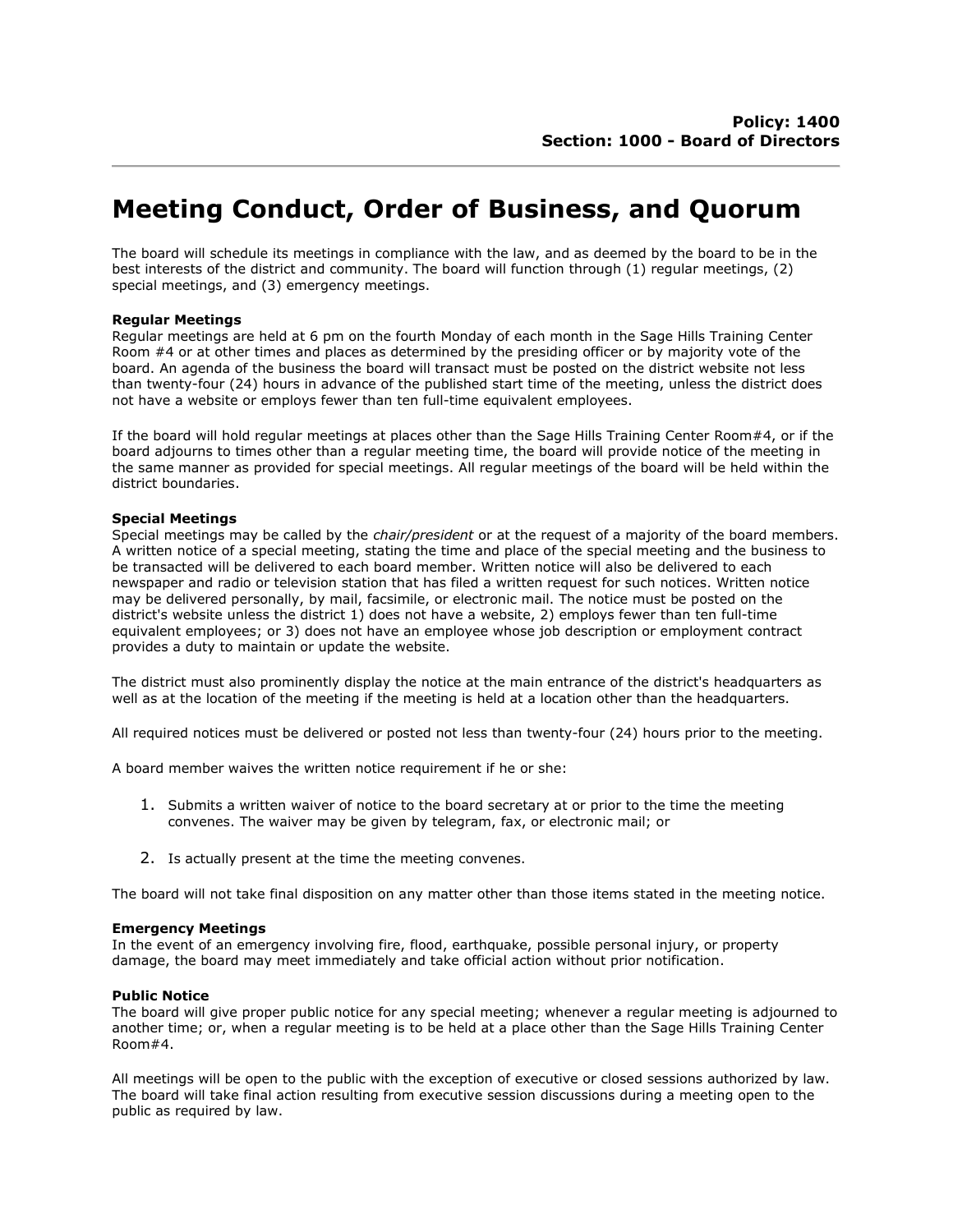Individuals with disabilities who may need a modification to participate in a meeting should contact the superintendent's office no later than three days before a regular meeting and as soon as possible in advance of a special meeting so that special arrangements can be made.

During the interim between meetings, the office of the superintendent, as board secretary, will be the office of the board. The district's public records will be open for inspection in the manner provided by and subject to the limitation of the law.

## Quorum and Voting

A quorum consists of the majority of all board members. For school boards with five members, three board members constitute a quorum. A quorum is required for the transaction of business, including voting. Board members are not required to be physically present to attend a board meeting. Any or all board members may attend a board meeting and vote via any communication platform that provides simultaneous aural communication with those in attendance. Additionally, any meeting held via a communication platform must: 1) include proper notice with any required passwords or authorization codes; 2) be known and accessible to the public; and 3) accommodate any member of the public who wishes to participate.

The board will take no action by secret ballot at any meeting required to be open to the public. Generally, the board votes on motions and resolutions by "voice" vote, unless a board member requests to vote by oral roll call, in which case the board will do so. A motion passes when a majority of those board members present and voting vote in favor. However, a majority vote of all board members is required to elect or select a superintendent or board officer and the board must vote on these matters by an oral roll call. The board will vote by an oral roll call whenever required by law.

#### Meeting Conduct and Order of Business

The board will conduct all board meetings in a civil, orderly, and business-like manner. The board uses Roberts Rules of Order (Revised) as a guide, except when board bylaws or policies supersede such rules. During board meetings, board members will refrain from communicating electronically (e.g., by e-mail, text, social media) with their fellow board members.

The board will use the agenda to establish its regular order of business. However, either the superintendent or a board member may request additions or changes to the prepared agenda, and the board may adopt a revised agenda or order of business by a majority vote of the board members present. At a special meeting, the board may take final action only on that business contained in the notice of the special meeting.

#### Public Attendance and Comment

Any member of the public may attend board meetings, including individuals who do not live within district boundaries. The board will not require people to sign in, complete questionnaires, or establish other conditions for attendance.

The board recognizes the value of public comment on educational issues and the importance of involving members of the public in its meetings. In order to permit fair and orderly expression of public comment, the board will provide a period at the beginning of the meeting during which visitors may address the board on any topic within the scope of the board's responsibility. The board may structure the public comment period, including determining the total time allotted for public comment and equally apportioning the minutes for each speaker. The board is not obligated to provide additional public comment time to accommodate everyone in attendance who wishes to speak. Any structure the board imposes will be content neutral.

The board may require those who wish to speak (but not all attendees) to sign in so that the board has a tally of individuals who wish to speak and can call them forward. When called forward, individuals will identifying themselves and proceed to make comments within the time limits established by the board. The board is not obligated to respond to questions or challenges made during the public comment period and the board's silence will not signal agreement or endorsement of the speaker's remarks. The board may control the time, place, and manner of public comment. The chair/president may terminate an individual's statement when the allotted time has passed and may interrupt a speaker to require the same standard of civility that the board imposes on itself. Examples of uncivil comments include comments that:

- Are libelous or slanderous;
- Are an unwarranted invasion of privacy;
- Are obscene or indecent pursuant to the Federal Communications Act or any rule or regulation of the Federal Communications Commission;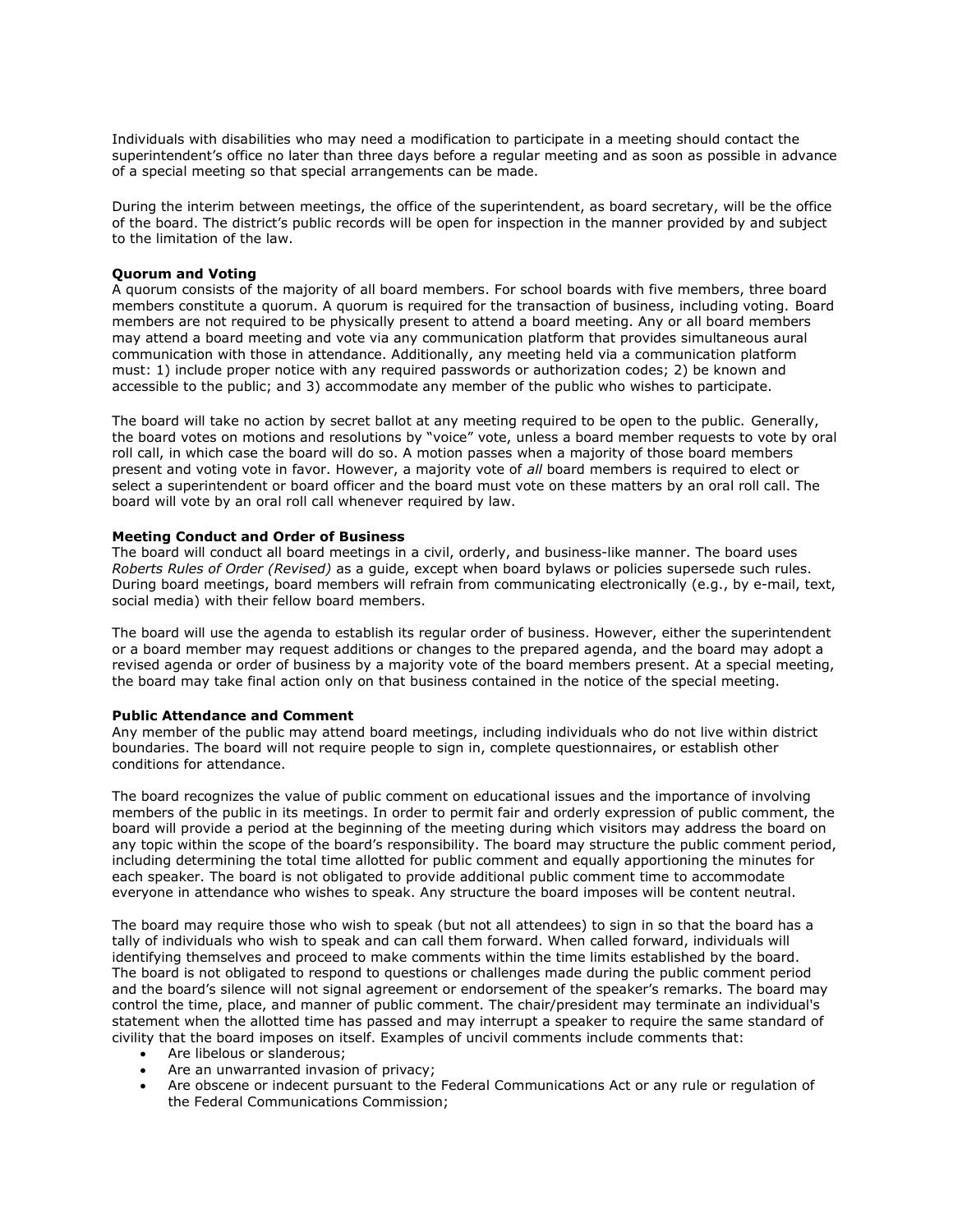- Violate school district policy or procedure related to harassment, intimidation, bullying, or discrimination;
- Incite an unlawful act on school premises or violate a lawful school regulation; or
- Create a material and substantial disruption of the orderly operation of the board meeting

The board as a whole has the final decision in determining the appropriateness of all such rulings and can maintain order by removing those who are disruptive. However, the board recognizes the distinction between uncivil discourse, which it will not tolerate, and comments about the board, district, and / or staff that are negative yet still civil in nature, and will exercise its authority to maintain order in a content neutral manner.

In addition to the public comment period at the beginning of the meeting, the board will identify the agenda items that require or would benefit from opportunity for public comment and provide those opportunities as part of the meeting agenda before taking final action. Individuals or groups who wish to present to the board on an agenda item are encouraged to request and schedule such presentations in advance. Opportunity for public comment—both oral and written—is required before the board adopts or amends a policy that is not expressly or by implication authorized under state or federal law, but which will promote the education of K-12 students, or will promote the effective, efficient, or safe management and operation of the district. Additionally, the board will provide an opportunity for a representative of a firm eligible to bid on materials or services solicited by the board to present about his or her firm.

| <b>Cross References:</b> | 1420 - Proposed Agenda and Consent Agenda<br>1410 - Executive or Closed Sessions<br>1220 - Board Officers and Duties of Board Members                                                                                                                                                                                                                                                                                                                                                                                                                                                                                                                                                                                                                                                |
|--------------------------|--------------------------------------------------------------------------------------------------------------------------------------------------------------------------------------------------------------------------------------------------------------------------------------------------------------------------------------------------------------------------------------------------------------------------------------------------------------------------------------------------------------------------------------------------------------------------------------------------------------------------------------------------------------------------------------------------------------------------------------------------------------------------------------|
| Legal References:        | RCW 28A.330.020 Certain board elections, manner and vote<br>required - Selection of personnel, manner<br>RCW 28A.320.040 Bylaws for board and school government<br>RCW 28A.330.070 Office of board - Records available for<br>public inspection<br><b>RCW 28A.343.370 Vacancies</b><br>RCW 28A.343.380 Meetings<br>RCW 28A.343.390 Quorum - Failure to attend meetings<br>RCW 42.30.030 Meetings declared open and public<br>RCW 42.30.050 Interruptions - Procedure<br>RCW 42.30.060 Ordinances, rules, resolutions, regulations,<br>etc., adopted at public meetings - Notice - Secret voting<br>prohibited<br>RCW 42.30.070 Times and places for meetings - Emergencies<br>- Exception<br>RCW 42.30.080 Special Meetings<br>42 U.S.C. 12101-12213 Americans with Disabilities Act |
| Management Resources:    | 2018 - August Issue<br>2014 - June Issue<br>2013 - April Issue<br>2012 - June Issue                                                                                                                                                                                                                                                                                                                                                                                                                                                                                                                                                                                                                                                                                                  |